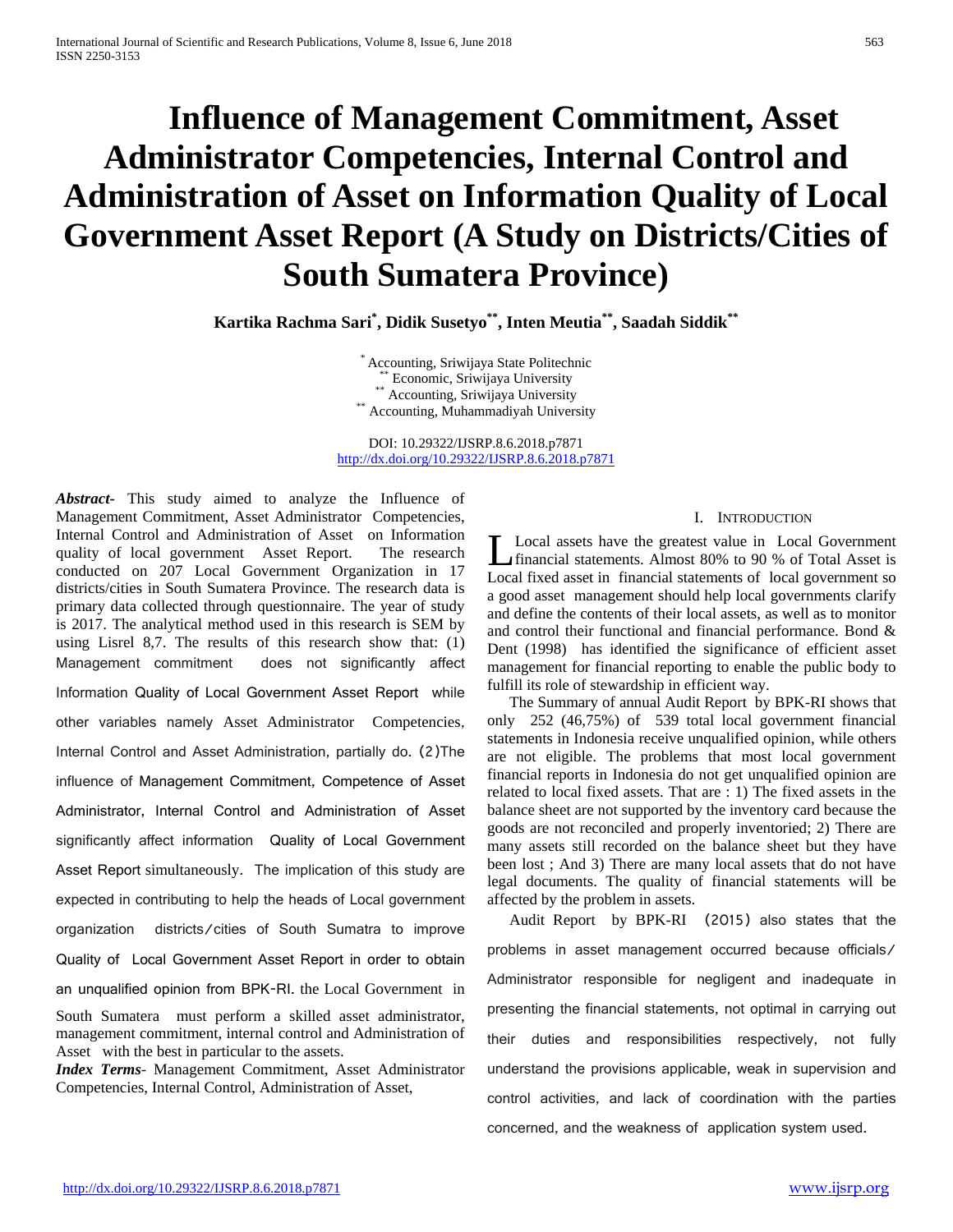Local Government Asset Report (Laporan Barang Milik Daerah/LBMD) as stipulated in Government Regulation No.27 of 2014 concerning Asset Management is the main output of the administration of assets owned by local government and a media accountability of management of Local Asset conducted by the administrator of assets in a certain period. It must be executed by every administrator of government asset and its number is the source of information to prepare Local Government financial statements. Local Government Asset Report (LBMD) can be used as a source of information in future decision making related to the management of Asset. it is apparent that in order to undertake an active approach to the management of assets, information in sufficient detail on the whole assets is the first priority.

To provide adequate assurance that the reporting of Local Asset has been done well, every administrator of asset including the head of local government as stated above is necessary to establish an internal control over it. Internal Control over the reporting of Local Assets can prevent the occurrence of irregularities that can be used as a basis for external auditors (BPK-RI) in the provision of records that are not expected in the audit results

AICPA Employee Benefit Audit Quality Center (2014), states that "Effective internal control reduces the risk of asset loss and helps ensure that plan information is complete and accurate, financial statements are reliable, and the plan's operations are conducted in accordance with the provisions of applicable laws and regulations."

Based on the description above the authors are interested to conduct a research related to Information Quality of Local Government Asset Report. In this study the authors want to know the influence of Management Commitment, Asset Administrator Competencies, Internal Control and Administration of Asset on Information quality of local government Asset Report in districts/cities government of South Sumatra Province.

#### II. LITERATURE REVIEW

Local Government Asset Report, a media of responsibility for the management of Local Asset conducted by Local Government in a certain period, is used for management asset policy decision making and providing Fixed Asset numbers of the Local government balance sheet. Susanto (2008: 11), states that the better quality of information owned by an organization, the better communication will occur therein. Quality of information will improve the organizers' understanding in responding the changes within and outside the organization so that organizers will quickly and accurately respond to change.

Simamora et al (2012) conducted a study on the factors affecting the Quality of Information for Local Asset Reporting where the results of his research revealed that Human Resources, Knowledge of Asset Management, Proof of Ownership, Asset Assessment, Leaders Commitment influence the quality of local government financial statements. The Ranisavljević (2012) study states that "the success of decision-making, which is the heart of the administrative process, is mostly dependent partly on available information, and partly on the functions that are the components of the process. According to O'Brien & Marakas (2008), Information quality is grouped in 3 (three) dimensions, they are (1) Time dimension : timeliness, currency, frequency, time period, (2) Content dimension : accuracy, relevance, completeness, conciseness, scope, performance, (3) Form dimension : clarity, detail, order, presentation, media:.

To improve performance and produce information quality requires a management commitment to achieve it. Dominic Cooper (2006) said that Management Commitment is defined as enganging in and maintaining behaviors that help others achieve a goal". Organizations with strong management commitments from their leaders and subordinates will find easier to achieve the desired outcomes to deliver better performance than the organizations with no management commitment. O'Reilly and Chatman (2006) states that Commitment more broadly as a psychological state of attachment that defines the relationship between a person and entities.

From several previous studies, Tan and Abdul-Rahman (2008) describes some of the constructs of management commitment: quality goals, priority, efforts, involvement, resource allocation and attitude to change. Chowdhury (2008) showed how firms with higher peak management commitments will demonstrate more effective quality efforts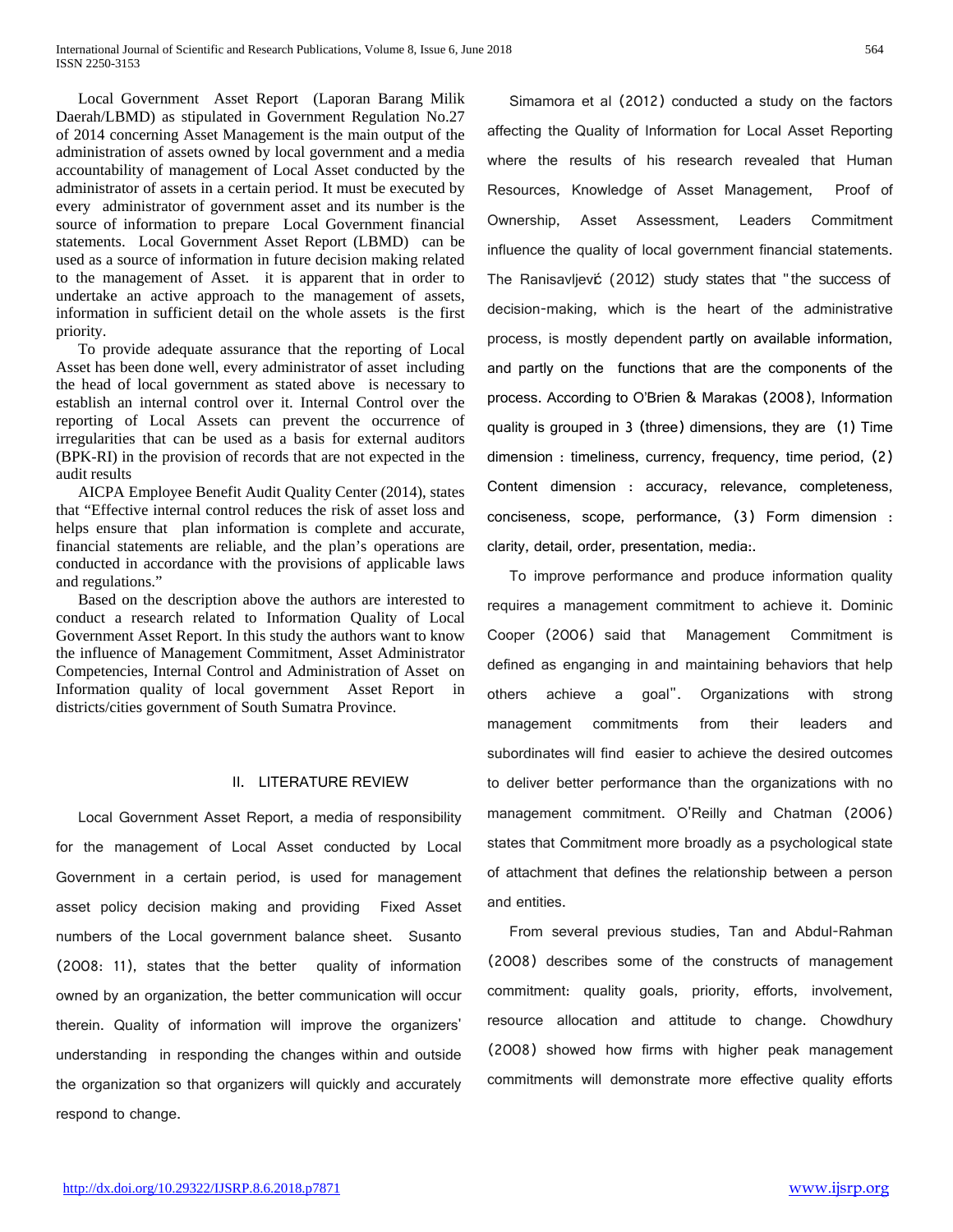across all dimensions, and in turn, achieve higher product quality.

Management requires skilled administrator of asset/human resources to help them in making information quality and doing management of asset. Indriasih (2014) stated that to produce effective and qualified local government financial report requires human resources who understand and competence in government accounting, finance even organizational areas of government. Stavropoulos et.al (2012) states that competencies represent behaviors, knowledge and composite skills, required by a manager, in order to succesfully perform in their field of responsibility. A competency is a mix of knowledge, behavior, skill and tacit, that gives people the potential for effectiveness in performing tasks (Hamzah:2011). Competence is a combination of knowledge, attitudes, skills and hidden abilities that provide the potential for people in performing tasks/jobs effectively.

Bateman (2014) mentions that the ability of individuals in doing something work by utilizing knowledge, divide skill in three categories, while the three categories are technical skill, Human skill, Conceptual skill. User's steward/Asset Administrator in the Regulation of the Minister of Home Affairs Number 19 of 2016 is a General Functional Position assigned to receive, store, issue, administer the goods/assets owned by local government asset. The competencies that is closely related to the competence of User's steward/Asset Administrator as the State Civil Apparatus is to have technical competence in the management of Local Governmnet Asset.

Management requires control to ensure the achievement of organizational goals. Research on internal control system has been done as research conducted by Gafarov, T. (2009), Ademola et al (2015) which shows that the implementation of internal control is very important to financial reporting in the public sector.

Internal control of central government and local government is designed with reference to Government Regulation (Peraturan Pemerintah) Number 60 of 2008 regarding Government Internal Control System (SPIP). SPIP is an integral process of actions and activities undertaken continuously by the leadership and all employees to provide reasonable assurance on the achievement of organizational goals through effective and efficient activities, reliability of financial reporting, security of state assets, and compliance with laws and regulations. SPI includes five control elements, namely the control environment, risk assessment, control activities, information and communication, and monitoring.

A part of asset management is administration of asset, which is a series of activities covering bookkeeping, inventory and reporting of local asset in accordance with the prevailing provisions. Management in the Local Government Organization (OPD) requires guidance on asset management that can explain whether the implementation of local asset management activities is carried out in accordance with the principles of proper administration with bureaucratic policies. With the administration of asset in an orderly manner, it will produce precise and accurate figures that impact on the availability of adequate databases in preparing the planning needs and budgeting and will also generate reports of regional assets in the balance sheet with precise and accurate figures.

In line with this research, Febrianti (2016) had studied the influence of the Administration of fixed assets to the quality of financial statements of local government, the research results prove that bookkeeping, inventaris and reporting simultaneously have a positive and significant impact on the quality of financial statements. By presenting the bookkeeping of recording Local government asset into the user's list of goods and into the inventory card as well as in the list of local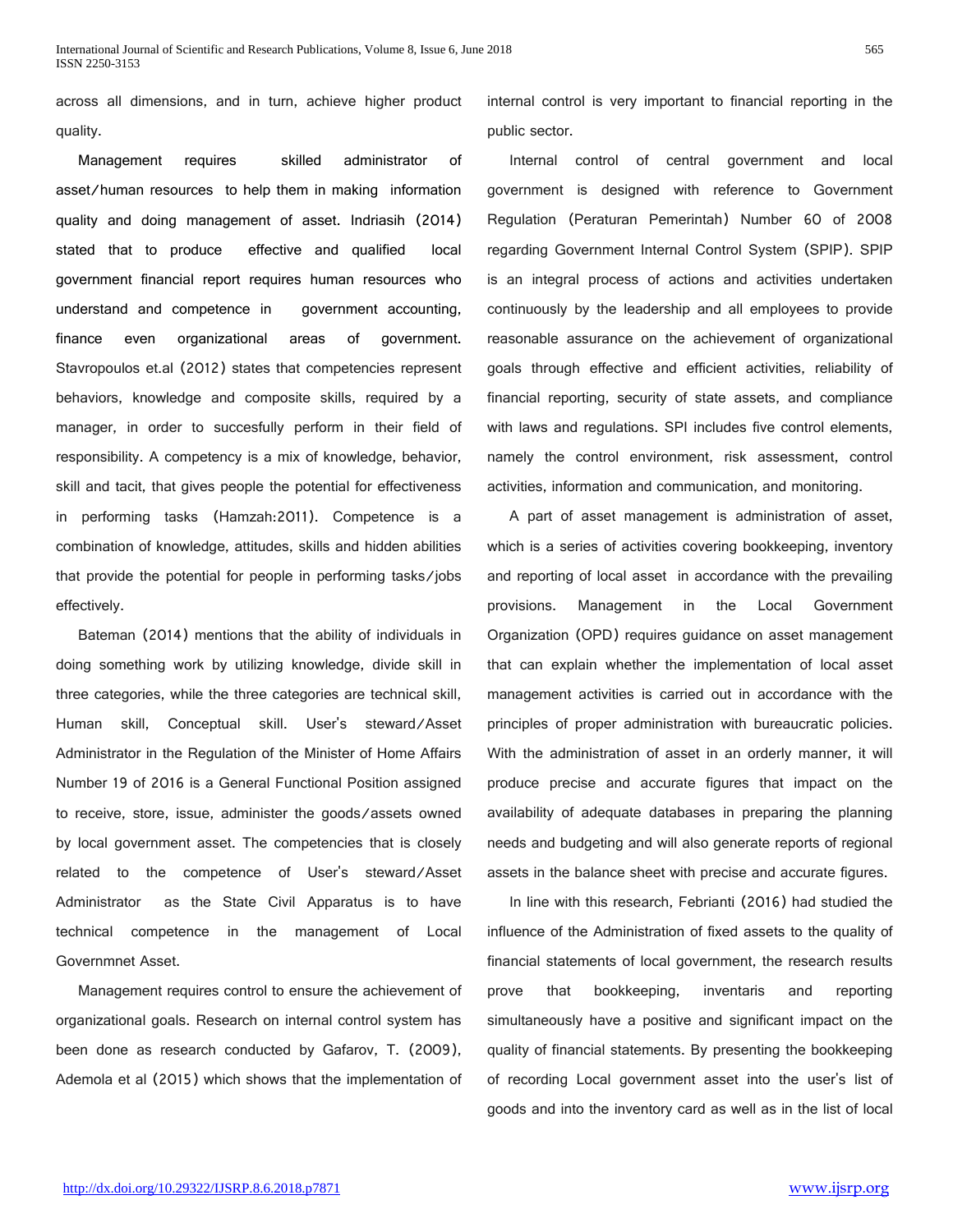International Journal of Scientific and Research Publications, Volume 8, Issue 6, June 2018 566 ISSN 2250-3153

government asset will provide easier access for users of local asset registering and recording Local government asset into

## III. METHOD

The population in this study is the Local Government Organization consisting of Dinas/Satuan/Badan on 17 district/ cities in South Sumatera Province. Sample is determined by random sampling for each district/city and to determine amount of Dinas/satuan/Badan for each district/city by using stratified proportional sampling. Unit Observation in this research consists of officials administration of local asset (Pejabat Penatausahaan Barang) and asset administrator (Pengurus barang).

The required research data is primary data collected through questionnaires by providing a written set of questions to local asset administration officials and asset administrator of each OPD. Questions related to the variable of the administration of assets and the competence of asset administrator are addressed to the local asset administrator, with the consideration of these variables directly related to the steward/asset administrator. While questions related to internal control variables, management commitment and quality of fixed asset information addressed to the Local asset administration officials with consideration because the respondents related more directly to the top management (head of Dinas/Satuan/Badan) so it is considered more feasible to make an assessment of top management commitment and internal control implemented by management and directly involved in generating local asset reports and knowing more about asset management in OPD.

The data was processed using structural equation modeling (SEM) by using Lisrel 8,7 Software. This method has the ability to measure the construct indirectly, that is through its indicators and simultaneously analyze the indicator variable and latent variable.

User Goods List (DBP), this ease of access will directly improve the quality of local government assets report.

Here is Indicator of Variable in this research.

#### **Tabel 1**

#### **Indicator of Variable**

| <b>Variables</b>             | Indicator                   |  |  |
|------------------------------|-----------------------------|--|--|
| <b>Management Commitment</b> | Quality goals               |  |  |
|                              | Priority                    |  |  |
|                              | Efforts                     |  |  |
|                              | Involvement                 |  |  |
|                              | Resource allocation         |  |  |
|                              | Attitude to change          |  |  |
| <b>Asset Administrator</b>   | Knowledge                   |  |  |
| Competencies                 | Skill                       |  |  |
|                              | Attitude                    |  |  |
| <b>Internal Control</b>      | <b>Control Environment</b>  |  |  |
|                              | Risk assessment             |  |  |
|                              | <b>Control Activities</b>   |  |  |
|                              | Information & Communication |  |  |
|                              | Monitoring                  |  |  |
| Administration of Asset      | Inventory                   |  |  |
|                              | Bookkeeping                 |  |  |
|                              | Reporting                   |  |  |
| Information Quality of Local | <b>Time Dimension</b>       |  |  |
| Government Asset Report      | <b>Content Dimension</b>    |  |  |
|                              | Form Dimension              |  |  |

# IV. RESULT AND DISCUSSION

This study has distributed 255 questionnaires to Local Government Organizations in 17 districts/cities of South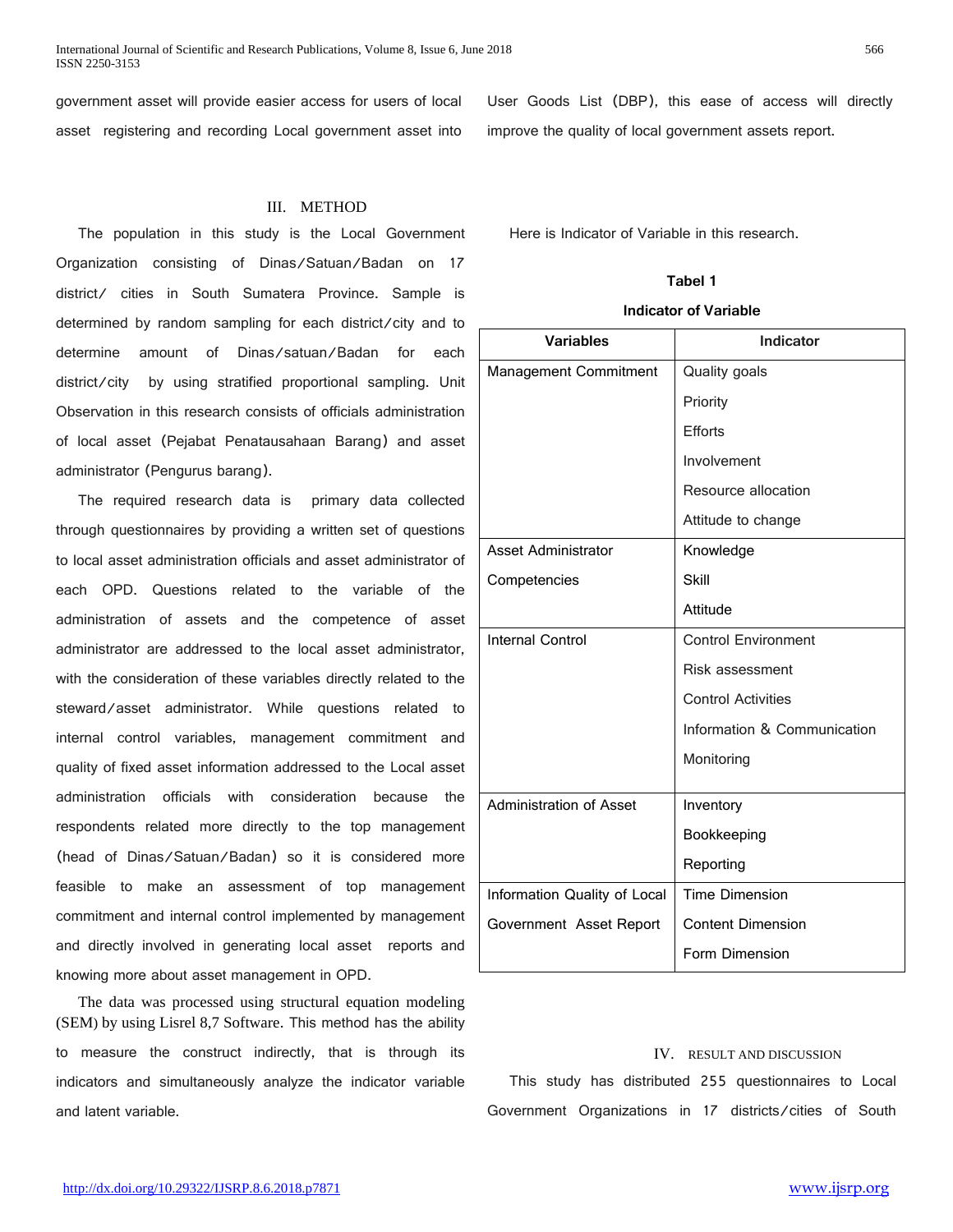Sumatra Province. Respondents consist of Local asset administration officers and Local asset administration executives. Only 207 questionnaires can be processed and analyzed while others is not eligible.

#### **Result of The measurement Model**

The measurement of construct validity is done by using confirmatory factor analysis/CFA, resulting in each variable having Standardized Loading Factor (SLF)  $\geq 0.7$  and value  $\geq$ 1,96. It means all indicators are valid. Construct reliability is measured in each variable are  $\geq 0.7$  which means all variables are reliable.

#### **Result of Structural Model Analysis**

The result of Hypothesis test are exhibited in table 2. Based on the results of partial testing, only variable Management commitment that does not significantly affect Information Quality of Local Government Asset Report while other variables namely Competence Management, Internal Control and Asset Administration, partially affect the Information Quality of Local Government Asset Report.

#### **Tabel 2**

# **Result of direct hypothesis Test to Information Quality of Local Government Asset Report**

| Variable<br>laten<br>Endogen                     | Koefisien<br>Jalur<br>(Standardize) | $t_{h\textit{lump}}$<br>$F_{hltung}$ | t <sub>kriteria</sub> /<br>F <sub>kriteria</sub> | <b>Result of the Test</b><br>$(thitung \ge 1.96)$ |
|--------------------------------------------------|-------------------------------------|--------------------------------------|--------------------------------------------------|---------------------------------------------------|
| Management<br>Commitment<br>(KM)                 | 0,15                                | 1,85                                 | 1,96                                             | insignificant<br>(Parsial)                        |
| Competence<br>of Asset<br>Administrator<br>(KPB) | 0,20                                | 2,33                                 | 1,96                                             | Significant<br>(Parsial)                          |

| Internal       | 0,28         | 2,69 | 1,96 | Significant |  |
|----------------|--------------|------|------|-------------|--|
| Control (PI)   |              |      |      | (Parsial)   |  |
| Administration |              |      |      | Significant |  |
| of Asset       | 0,25         | 2,35 | 1,96 | (Parsial)   |  |
| (PA)           |              |      |      |             |  |
| KM, KPB, PI,   | $R^2 = 0,41$ |      |      | significant |  |
| PA             |              |      |      | (Simultan)  |  |

(Lisrel 8.70,  $t_{kriterion} = 1,96; F_{kriterion} = 3,84$ )

Further testing of together hypotheses, The influence of variables Management Commitment, Competence of Asset Administrator, Internal Control and Administration of Asset significantly affect endogenous variable Quality of Local Government Asset Report.The results obtained for the model of structural equations, in accordance with the proposed hypothesis can be seen in:

KI =  $0.15*KM + 0.20*KPB + 0.28*PI + 0.25*PA$ ,

Errorvar. =  $0.59$ ,  $R^2$  =  $0.41$ 

|       | $(0.081)$ $(0.086)$ $(0.10)$ $(0.10)$ |  | (0.11) |
|-------|---------------------------------------|--|--------|
|       | 1.85 2.33 2.69 2.35                   |  | 5.59   |
| 35.43 |                                       |  |        |

### **Discussion**

Variable Management commitment does not significantly affect Information Quality of Local Government Asset Report. The result of this research is in line with Susanto Azhar (2017). The results states that organizational commitment does not affect the quality of accounting information. The coefficient of influence indicates the variability of the quality of accounting information can not be explained by organizational commitment. The results indicate that the problems in accounting information systems that do not qualify occur because the commitment of the Organization is not fully as good as expected.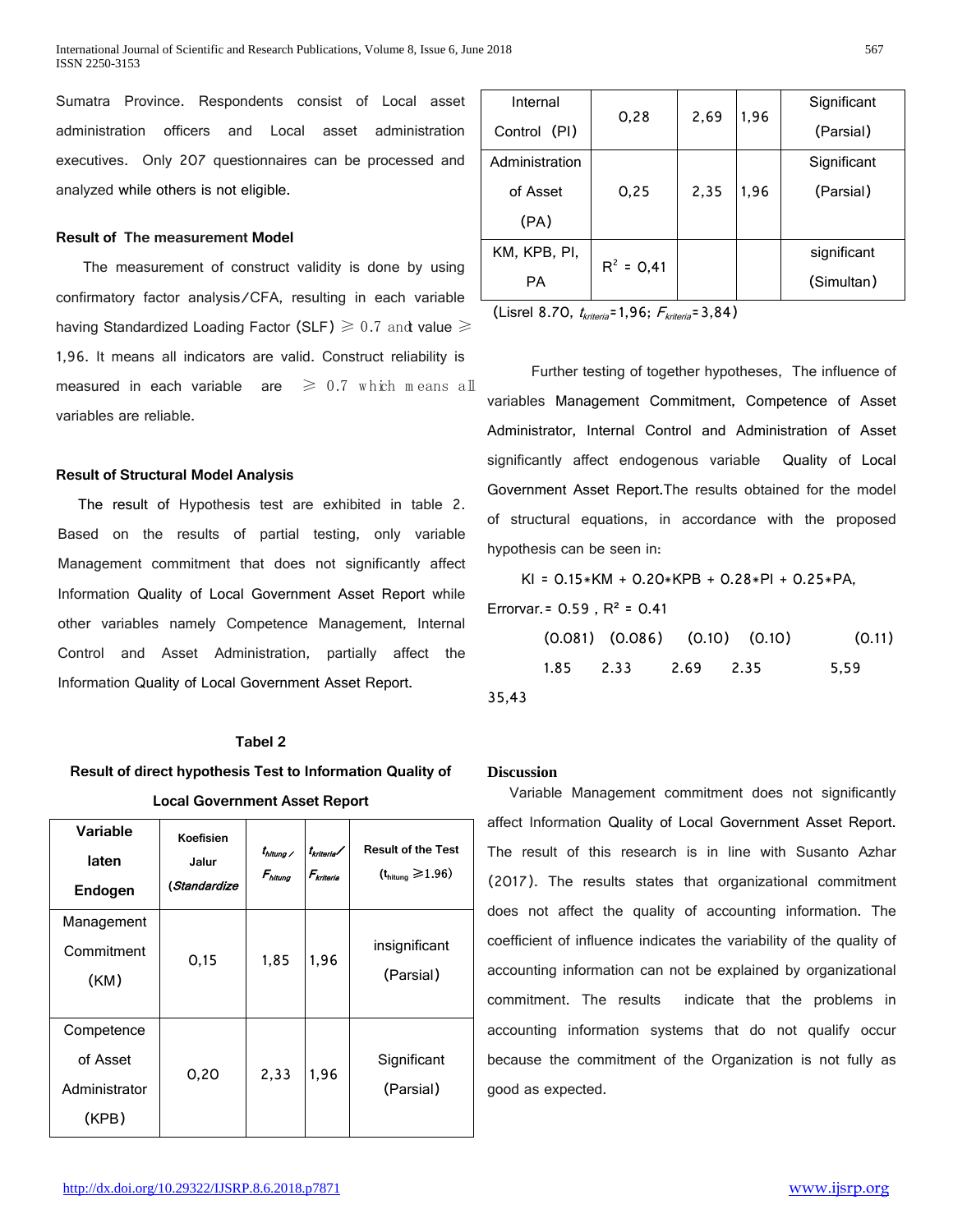Local Government Asset Report is generated from an asset administration process comprising inventory, bookkeeping and reporting. The functions that execute the administration of this asset in each Local Government Organization are the administration officials of Local Asset and administrator of management assets and are assisted by the auxiliaries (Permendagri 27, 2016). Caretakers with the ability and responsibility carry out their obligations in the administration of assets. The Reporting of local government asset in Local Government Organization (OPD) are now widely used BMD applications produced by BPKP so that the output of this application system is the result of the administration of assets executed by the caretaker. This means that the management of assets assigned to carry out the administration of asset, the presence or absence of encouragement from superiors should still produce output in the form of Local Government Organization Assets, which each month they must report Local Government Asset. So according to the researcher this is also cause the coefficient of influence management commitment does not significantly affect the quality of information Quality.

Direct Influence of Competence of Asset Administrator to Information Quality of Local Government Asset Report. is 0,20. This means that the stronger the Competence of Asset Administrator, Information Quality of Local Government Asset Report will be better. The results of this study support the results of research conducted by Nuryanto and Nunuy (2013) that the competence of the apparatus has a dominant influence on the quality of Financial Reporting. Indriasih (2014) found that the competence of government apparatus is one factor causing weak quality of financial reporting in government area. Other studies that also support the results are Winidyaningrum (2010) and Setyawati (2013).

Direct influence of Internal Control on Information Quality of Local Government Asset Report is 0.28. This means that the

stronger the Internal Control Information Quality of Local Government Asset Report will be better. Internal Control is a mechanism executed by the executive (government) to ensure the implementation of management systems and policies so that organizational goals are achieved. The existence of a significant positive correlation between internal control with information quality in line with research of Iskandar and Setiyawati (2015); Susilawati and Riana (2014); Suwanda (2015) and Kasim, (2015) The results of this study also support the research of Suyono and Hariyanto (2012: 1243) which resulted in "the rationalization of this finding that the internal control can provide assurance in the reliability of financial reporting, efficient and effective operation, and compliance with rules and regulations ". Empirical evidence is also in line with Nuryanto and Nunuy (2013) which proves that internal control has a positive and significant impact on the quality of financial statements. This condition shows the stronger the internal control that is built, the higher Information Quality of Local Government Asset Report will be.

The Administration of Assets significantly affects the Information Quality of Local Government Asset Report. The direct influence is 0.25. This means that the better the Asset Administration, Information Quality of Local Government Asset Report will be better. In line with this research, Febrianti (2016) had studied the influence of the Administration of fixed assets to the quality of financial statements of local government, the research results prove that bookkeeping, inventaris and reporting simultaneously have a positive and significant impact on the quality of financial statements. By presenting the bookkeeping of recording Local government asset into the user's list of goods and into the inventory card as well as in the list of local government asset will provide easier access for users of local asset registering and recording Local government asset into User Goods List (DBP),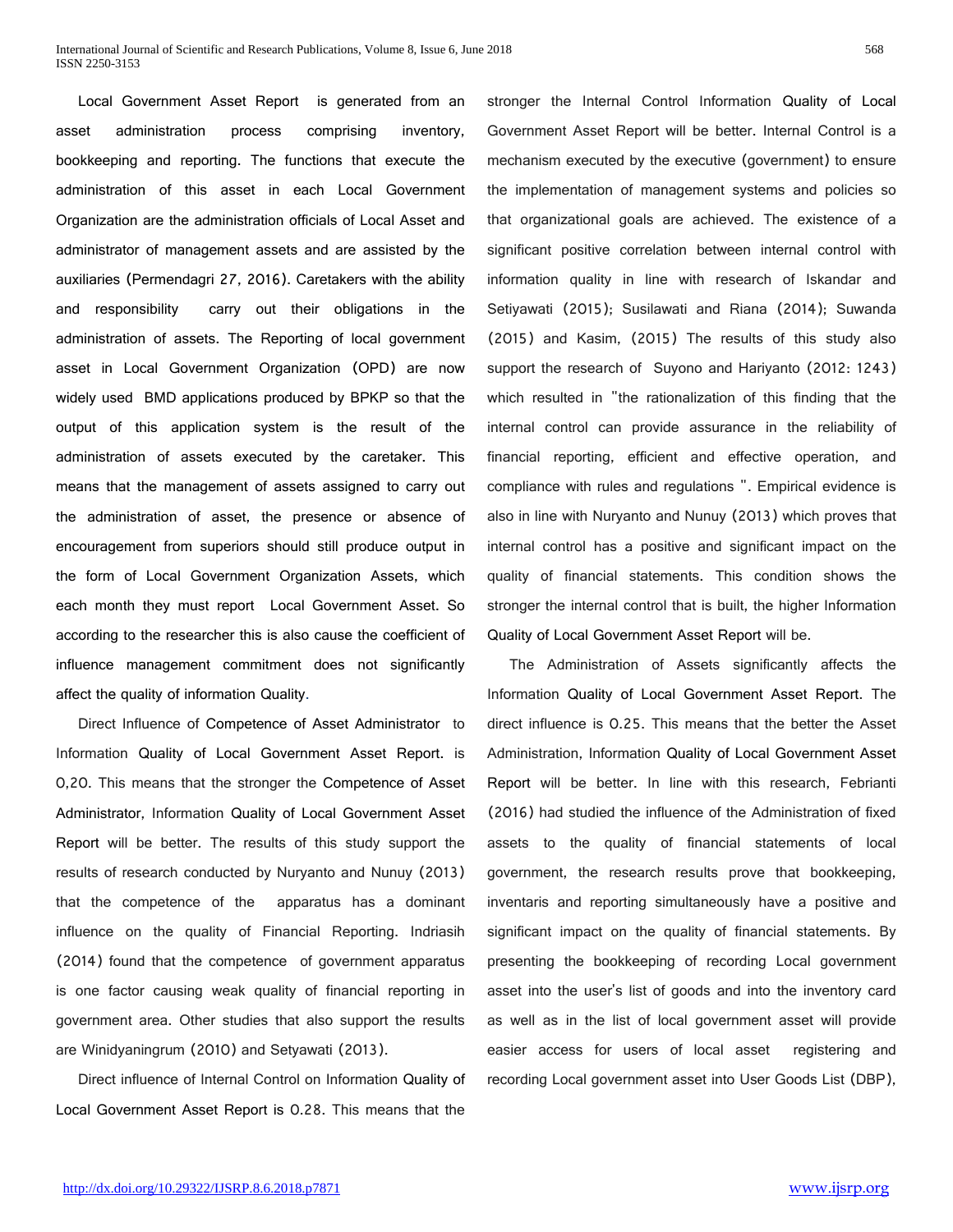this ease of access will directly improve the quality of local government assets report.

The  $F_{hitung}$  of eksogenous variables collectively to the endogenous variable is 35.43> 3.84. The influence of Management Commitment, Competence of Asset Administrator, Internal Control and Administration of Asset significantly affect endogenous variable Quality of Local Government Asset Report. Contribution of variables Management Commitment, Competence of Asset<br><sup>[2]</sup> Administrator, Internal Control and Administration of Asset to endogenous variable Information Quality of Local Government Asset Report is 41%, the remaining 59% is influenced by other<sup>[3]</sup> factors

V. CONCLUSION

Based on the data analysis and discussion of research above, it can be concluded as follows;

- 1. Management commitment does not significantly affect $71$ Information Quality of Local Government Asset Report partially
- 2. Competencies of Asset Administrator, Internal Control and  $_{[8]}$ Asset Administration, partially affect the Information Quality of Local Government Asset Report.
- 3. The influence of Management Commitment, Competence of Asset Administrator, Internal Control and Administration of Asset significantly affect Quality of Local Government $_{10}$ Asset Report.

The implication of this study are expected in contributing to help the heads of Local government organization districts/cities of South Sumatra to improve Quality of Local<sub>[11]</sub> Government Asset Report in order to obtain an unqualified opinion from BPK-RI. the Local Government in South Sumatera must perform a skilled asset administrator, It is recommended for local government to strengthen the asset

administrator competence with the education and training about management of Local government Asset. The training will enrich the asset administrator about administration of asset and the quality of Local government Asset.

#### **REFERENCES**

Ademola, et al, Effect Of Internal Control System in Nigeria Public Sectors : A Case Study of Nigeria Petroleum Corporation, International Journal of Economics, Commerce and Management Vol. III, Issue 6, June 2015 ISSN 2348 0386

AICPA, "The Importance of Internal Control in Financial Reporting and Safeguarding Plan Assets", 2014, AICPA Employee Benefit Audit Quality **Center** 

Bateman, Scott, Manajemen. Edisi 10, Penerjemah Ratno Purnomo dan Willy Abdillah, Jakarta, Salemba empat.

[4] Bodnar, George H., dan Hopwood, William. "Sistem Informasi Akuntansi", terjemahan Deddy Jacobs. 2014,,Jakarta : Gramedia.

- [5] Dominic Cooper, The impact of Management Commitment on Employee Behavioral Journal of Organizational Behavior Management, Vol. 26(3) 2006,
- [6] Febrianti, Sukma, Analisis Pengaruh Penatausahaan Aset Terhadap Kualitas Laporan Keuangan Pemerintah Daerah Kabupaten Kubu Raya, Jurnal Ekonomi Manajemen Vol. 10 No. 1, Januari 2016
	- Gafarov Ing. Timur, , "Financial Reporting Quality Control for Internal Control Implementation", A dissertation For the award of Doctor of Philosophy, 2009Business and Management Faculty Institute of Finances, Brno University of Technology.

Hamzah B. Uno (2011), Teori Motivasi dan Pengukurannya, Analisis di bidang Pendidikan, Jakarta, Bumi Aksara

- [9] Indriasih, Dewi, The Effect of Government Apparatus Competence and the Effectiveness of Government Internal Control Toward the Quality of Financial Reporting in Local Government, Research Journal of Finance and Accounting, (Paper) ISSN 2222-2847 (Online) Vol.5, No.20, 2014
	- Iskandar, Diah dan Setiyawati, The Effect of Internal Accountants' Competence on the Quality of Financial Reporting and the Impact on the Financial Accountability, International Journal of Managerial Studies and Research (IJMSR) Volume 3, Issue 5, May 2015, PP 55-64 ISSN 2349- 0330
	- Kasim, Erlynda Y. Effect of government accountants competency and implementation Of internal control to the quality of government financial Reporting. International Journal of Business, Economics and Law, Vol. 8, 2015,. ISSN 2289-1552.